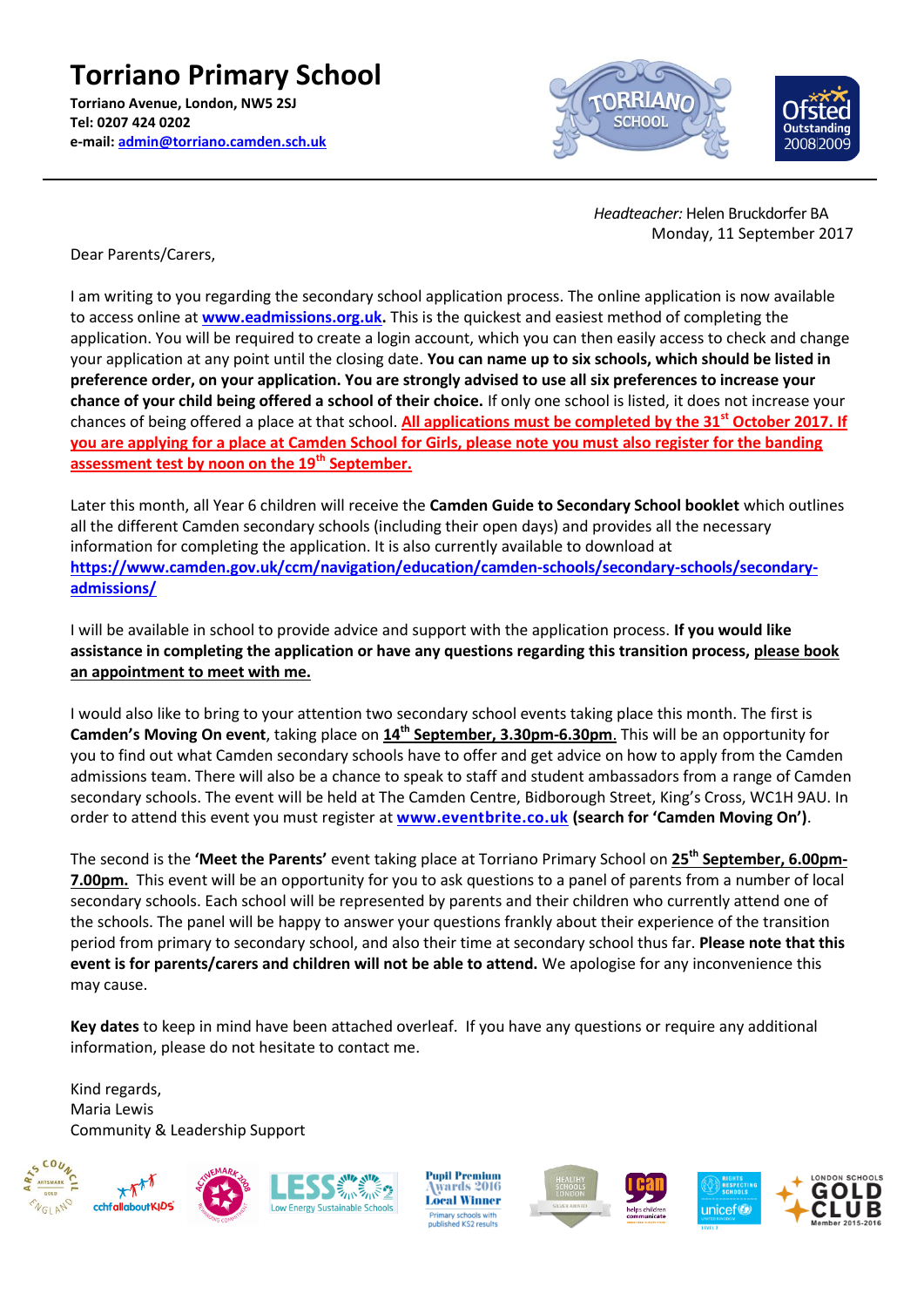## **Key dates**

#### 2017

| August               | New admissions booklet published                                                                                                                            |  |  |
|----------------------|-------------------------------------------------------------------------------------------------------------------------------------------------------------|--|--|
| 1 September          | Online applications open at www.eadmissions.org.uk                                                                                                          |  |  |
| 14 September         | Moving On to secondary school event. See back page for details                                                                                              |  |  |
| September/October    | Parents and their children visit secondary schools on open days arranged by the individual schools                                                          |  |  |
|                      | Parents discuss preferences with Camden primary school headteachers                                                                                         |  |  |
| Noon on 19 September | Camden School for Girls deadline to register for banding assessment tests and apply for a music place                                                       |  |  |
| 20 October           | Maria Fidelis supplementary information form deadline                                                                                                       |  |  |
| 23 to 27 October     | Half-term <sup>*</sup>                                                                                                                                      |  |  |
| 31 October           | Final closing date for applications and changes to preferences<br>and final deadline for La Sainte Union supplementary information form                     |  |  |
| <b>17 November</b>   | La Sainte Union deadline for parents to provide copies of the child's Baptismal Certificate, together<br>with the parents' Certificate of Catholic Practice |  |  |
| <b>19 December</b>   | End of autumn term *                                                                                                                                        |  |  |

### 2018

| 3 January                   | First day of spring term                                                                                                                                                                                                                                                    |  |  |
|-----------------------------|-----------------------------------------------------------------------------------------------------------------------------------------------------------------------------------------------------------------------------------------------------------------------------|--|--|
| 12 to 16 February           | Half term <sup>*</sup>                                                                                                                                                                                                                                                      |  |  |
| <b>Thursday 1 March</b>     | Camden Council informs applicants who live in Camden of the outcome of ALL applications<br>to schools in or outside the borough within the co-ordinated scheme. If you applied online,<br>you will receive an email with the outcome of your application during the evening |  |  |
| 15 March                    | Deadline for the return of the accept or decline reply slip                                                                                                                                                                                                                 |  |  |
| 29 March                    | Closing date for submitting appeals for Camden community schools. Parents appealing to other local<br>authorities or voluntary aided/foundation schools must check the deadline for submitting appeals<br>with those authorities/schools                                    |  |  |
| <b>30 March to 13 April</b> | Spring holiday*                                                                                                                                                                                                                                                             |  |  |
| June - July                 | Appeal hearings for Camden community schools                                                                                                                                                                                                                                |  |  |
| <b>September</b>            | Children start secondary school                                                                                                                                                                                                                                             |  |  |

\* Some Camden schools have different term dates.

Please check the relevant school website for further information.









**Pupil Premium<br>Awards 2016 Local Winner Primary schools with<br>published KS2 results** 



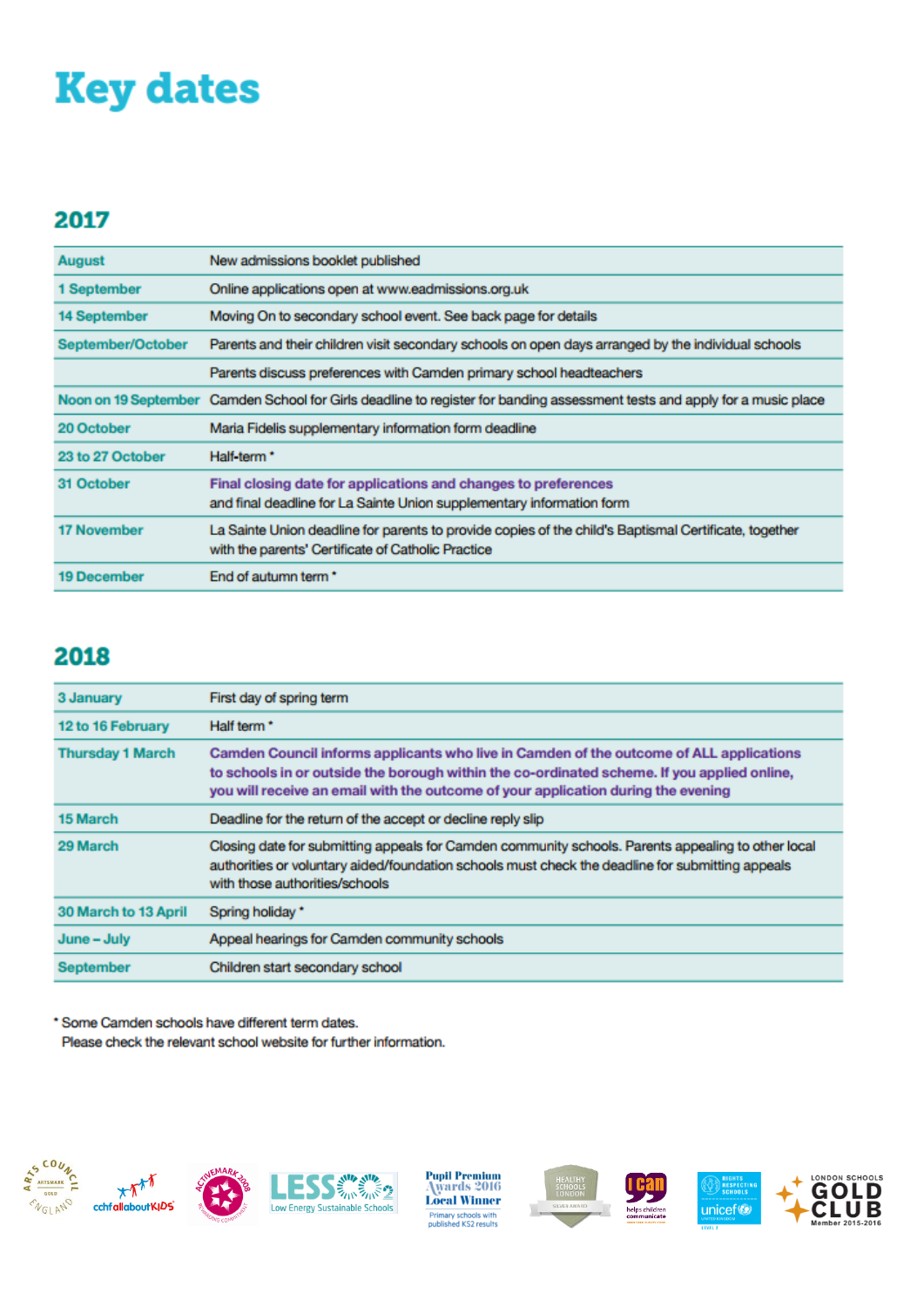# **Open events 2017**

|                              | <b>Acland Burghley School</b><br>Burghley Road, London NW5 1UJ<br>020 7485 8515<br>www.aclandburghley.camden.sch.uk      | Open evening<br>Open mornings<br>Sixth Form   | Wednesday 27 September, 6pm to 8pm<br>25, 26, 27 and 28 September, 9am to 10.30am<br>LaSWAP: Thursday 16 November, 5pm to 7.30pm<br>(pre-registration is required - see the school website<br>or www.laswap.camden.sch.uk for details) |
|------------------------------|--------------------------------------------------------------------------------------------------------------------------|-----------------------------------------------|----------------------------------------------------------------------------------------------------------------------------------------------------------------------------------------------------------------------------------------|
|                              | <b>Camden School for Girls</b><br>Sandall Road, London NW5 2DB<br>020 7485 3414<br>www.camdengirls.camden.sch.uk         | Open evening<br>Open mornings<br>Sixth Form   | Monday 18 September 2017, 6pm<br>13 and 15 September 2017, 9am<br>Tuesday 21 November 2017                                                                                                                                             |
| HAMPSTEAD SCHOOL             | <b>Hampstead School</b><br>Westbere Road, London NW2 3RT<br>020 7794 8133<br>www.hampsteadschool.org.uk                  | Open evening<br>Open mornings<br>Sixth Form   | Thursday 21 September 2017, 5.30pm<br>19 and 26 September, 3, 10 and 17 October, 9am<br>Thursday 23 November, 6pm                                                                                                                      |
| нs                           | <b>Haverstock School</b><br>24 Haverstock Hill, London NW3 2BQ<br>020 7267 0975<br>www.haverstock.camden.sch.uk          | Open evening<br>Open mornings<br>Sixth Form   | Wednesday 4 October, 5pm to 7pm<br>10, 11 and 12 October, 9.30 to 11am<br>Please contact us to arrange a one-to-one tour.<br>Email: office@haverstock.camden.sch.uk                                                                    |
|                              | <b>La Sainte Union</b><br>Highgate Road, London NW5 1RP<br>020 7428 4600<br>www.lsu.camden.sch.uk                        | Open evening<br>Open afternoons<br>Sixth Form | Thursday 21 September, 4pm to 7pm<br>27 September and 12 October, 2pm to 3.30pm<br>Thursday 16 November, 5pm to 7.30pm<br>(pre-registration is required - see the school<br>website or www.laswap.camden.sch.uk)                       |
| Maria Fidelis                | <b>Maria Fidelis School FCJ</b><br>North Gower Street, London NW1 2LY<br>020 7387 2359<br>www.mariafidelis.camden.sch.uk | Open evening<br>Open mornings<br>Sixth Form   | Thursday 5 October 2017, 4pm<br>9.30am to 10.30am every Tuesday (term-time)<br>at the Lower School<br>Thursday 9 November, 4 to 6pm at the Upper School                                                                                |
| <b>Parkament Hill School</b> | Parliament Hill School<br>Highgate Road, London NW5 1RL<br>020 7485 7077<br>www.parliamenthill.camden.sch.uk             | Open evening<br>Open mornings<br>Sixth Form   | Thursday 28 September, 5 to 7.30pm<br>3, 4 and 5 October, 9 to 11am<br>Thursday 16 November, 5pm to 7.30pm<br>(pre-registration is required - see the school<br>website or www.laswap.camden.sch.uk)                                   |
|                              | <b>Regent High School</b><br>Chalton Street, London NW1 1RX<br>020 7387 0126<br>www.regenthighschool.org.uk              | Open evening<br>Open mornings<br>Sixth Form   | Thursday 12 October 2017, 4.30 to 7.30pm<br>Most Wednesdays throughout the year and 18, 26<br>September, 6 and 19 October, 9am to 10.30am<br>9 November 2017, 4pm to 6.30pm<br>Taster Evening: 18 January 2018, 4pm to 6pm             |
| <b>UCLAcademy</b>            | <b>The UCL Academy</b><br>Adelaide Road, London NW3 3AQ<br>020 7449 3080<br>www.uclacademy.co.uk                         | Open evening<br>Open day<br>Sixth Form        | Tuesday 3 October, 4.30pm to 6.30pm<br>Wednesday 11 October at 11.15am to 1pm<br>Tuesday 7 November, 4.30pm to 6.30pm                                                                                                                  |
|                              | William Ellis School<br>Highgate Road, London NW5 1RN<br>020 7267 9346<br>www.williamellis.camden.sch.uk                 | Open evening<br>Open mornings<br>Sixth Form   | Thursday 28 September, 6 to 8pm<br>3, 4 and 5 October, 9 to 10.30am<br>Thursday 16 November, 5pm to 7.30pm<br>(pre-registration is required - see the school<br>website or www.laswap.camden.sch.uk)                                   |

#### **Camden Moving On event for parents of Year 5 and 6 pupils**

#### Thursday 14 September, from 3.30 to 6.30pm

The Camden Centre, Bidborough Street, King's Cross, London WC1H 9AU Register at eventbrite.co.uk (search for 'Camden Moving On')







Pupil Premium<br>Awards 2016 **Local Winner Primary schools with<br>published KS2 results**